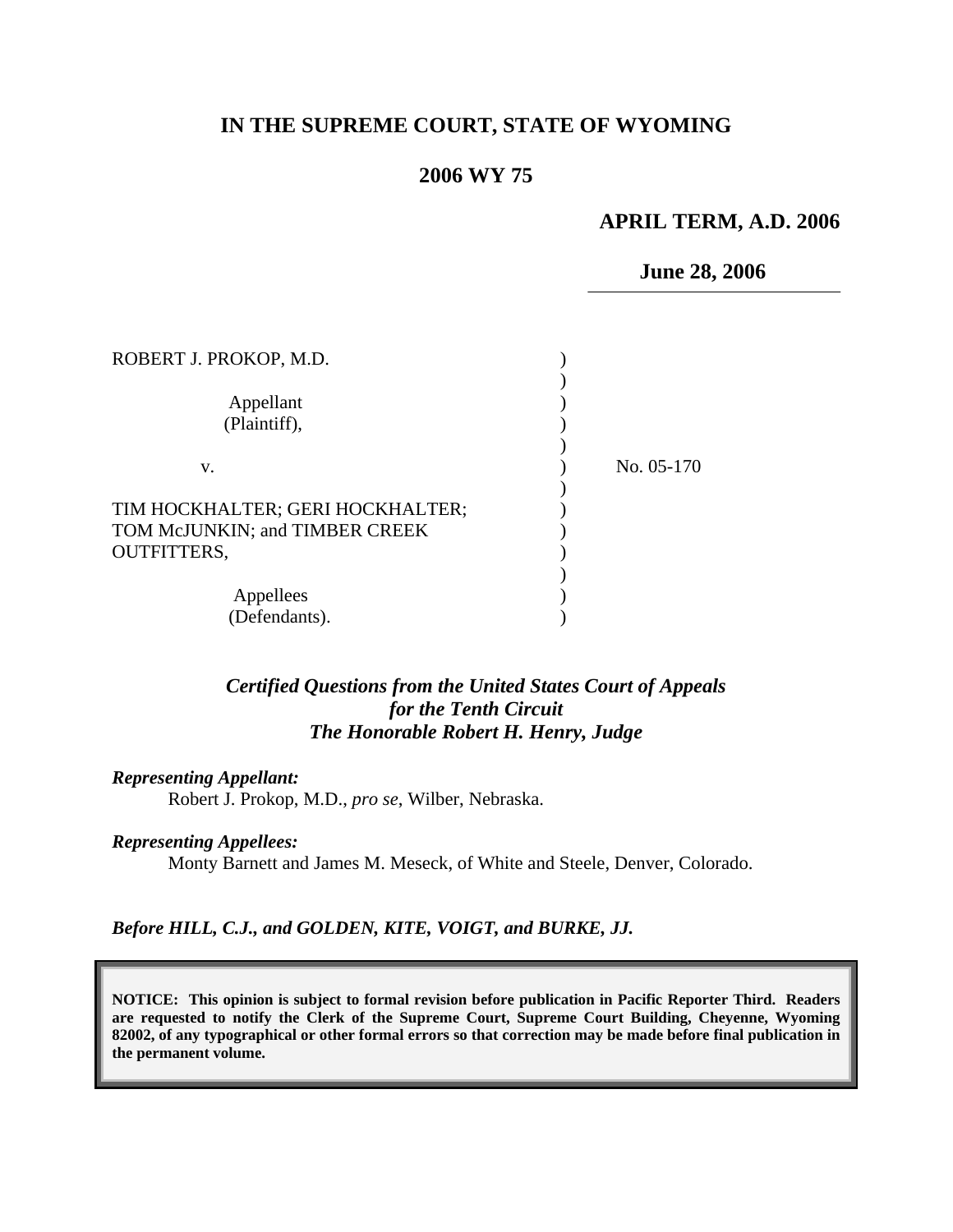# **BURKE, Justice.**

[¶1] This case comes before this Court as two certified questions from the United States Court of Appeals for the Tenth Circuit. The first question asks us to consider whether the two-year statute of limitations contained in Wyo. Stat. Ann. § 1-3-107(a) (LexisNexis 2005) applies to actions against licensed outfitters and professional hunting guides. If we conclude that the two-year limitations period does apply, the second question asks us to consider whether it applies to both contract and tort claims.

### *ISSUES*

[¶2] The certified questions are as follows:

1. Wyo. Stat. Ann. § 23-2-407 provides for licensing outfitters and professional guides. Wyo. Stat. Ann. § 1-3- 107(a) requires that actions "arising from an act, error or omission in the rendering of licensed or certified professional or health care services be brought within . . . two (2) years of the date of the alleged act." Does this two-year statute of limitations apply to actions against licensed outfitters and professional guides?

2. The Wyoming Supreme Court has referred to § 1-3- 107(a) as "the professional malpractice statute," and stated that "the premise of professional malpractice is usually based in tort." *See Richardson Assocs. v. Lincoln-Devore, Inc.*, 806 P.2d 790, 800 (Wyo. 1991). If the two-year limitation period applies to actions against outfitters and professional guides, does it apply to contract claims as well as tort claims?

# *FACTS*

[¶3] Tim and Geri Hockhalter are the owners and operators of Timber Creek Outfitters. Timber Creek Outfitters is licensed as an outfitter by the State of Wyoming Board of Outfitters and Professional Guides ("the Board"). Tim Hockhalter and Tom McJunkin are licensed as professional hunting guides.

[¶4] Robert Prokop, M.D., hired Timber Creek Outfitters to take him on a guided bighorn sheep hunt near Cody, Wyoming. The hunting trip commenced on September 23, 2001. Mr. McJunkin acted as Dr. Prokop's guide. On September 26, 2001, Dr. Prokop terminated his hunt. He did not harvest a bighorn sheep during the hunt.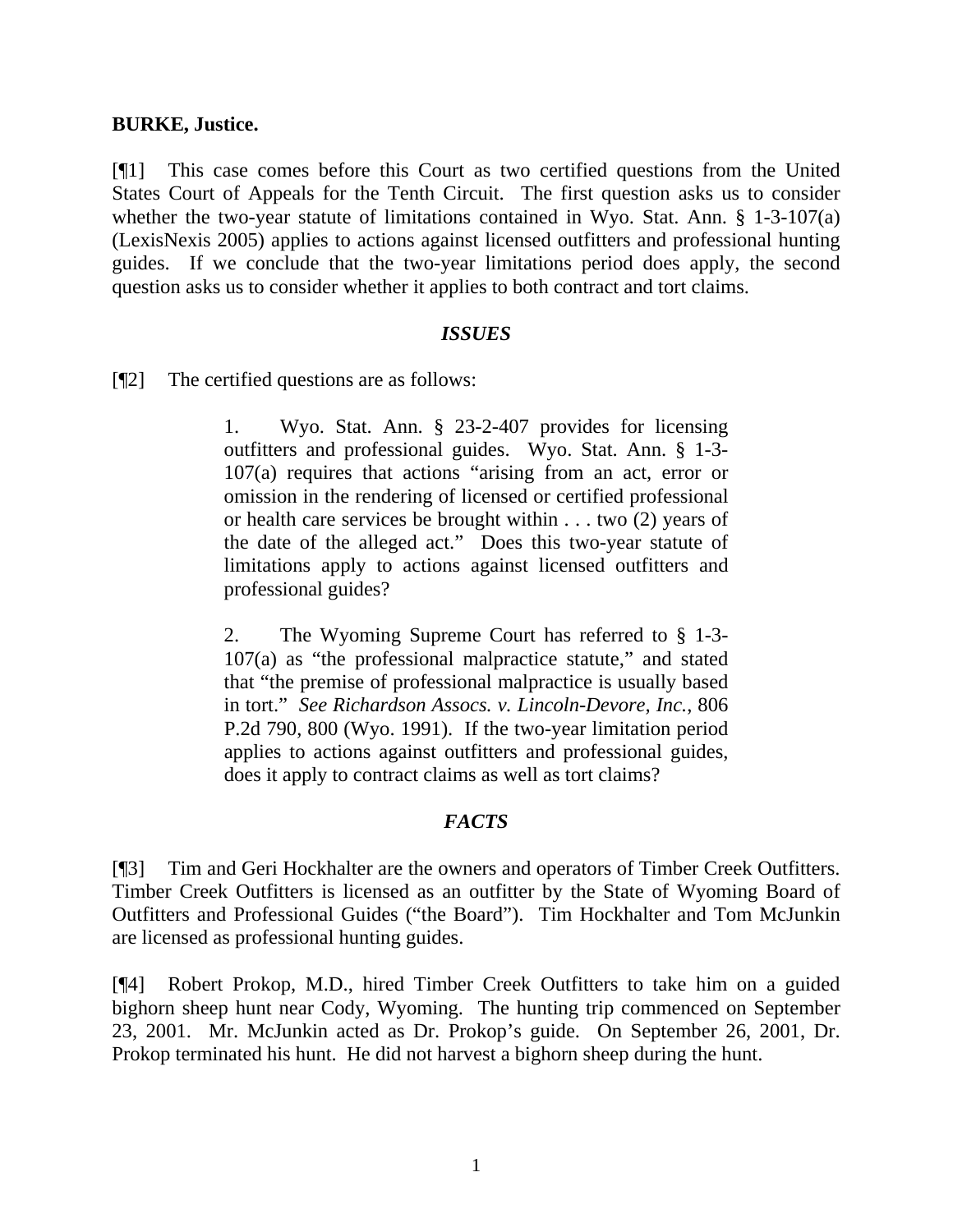[¶5] On October 1, 2003, Dr. Prokop filed a *pro se* complaint in federal district court against Timber Creek Outfitters, Tim and Geri Hockhalter, and Tom McJunkin. He asserted claims for breach of contract, negligence, and intentional infliction of emotional distress. The federal district court granted summary judgment based on Wyo. Stat. Ann. § 1-3-107(a), the two-year statute of limitations applicable to professional services. Dr. Prokop appealed to the Tenth Circuit Court of Appeals. The tenth circuit presented certified questions to us, which we agreed to answer.

### *STANDARD OF REVIEW*

[¶6] We review certified questions pursuant to W.R.A.P. 11. According to Rule 11.01, we may answer a question of law "which may be determinative of the cause" pending in the certifying court and "concerning which it appears there is no controlling precedent" from this Court. *Id*. "[Q]uestions of the application of the law, including identification of the correct rule, are considered *de novo*." *Pinnacle Bank v. Villa*, 2004 WY 150, ¶ 5, 100 P.3d 1287, 1289 (Wyo. 2004) (quoting *EOG Resources, Inc. v. State*, 2003 WY 34, ¶ 7, 64 P.3d 757, [759] (Wyo. 2003)).

# *DISCUSSION*

### *Two-Year Professional Negligence Statute of Limitations*

[¶7] The first certified question asks us to determine whether the two-year statute of limitations contained in Wyo. Stat. Ann. § 1-3-107(a) applies to licensed outfitters and professional guides. Section 1-3-107(a) provides, in relevant part:

> (a) A cause of action arising from an act, error or omission in the rendering of licensed or certified professional or health care services shall be brought within the greater of the following times:

 (i) Within two (2) years of the date of the alleged act, error or omission, except that a cause of action may be instituted not more than two (2) years after discovery of the alleged act, error or omission, if the claimant can establish that the alleged act, error or omission was:

 (A) Not reasonably discoverable within a two (2) year period; or

(B) The claimant failed to discover the alleged act, error or omission within the two (2) year period despite the exercise of due diligence.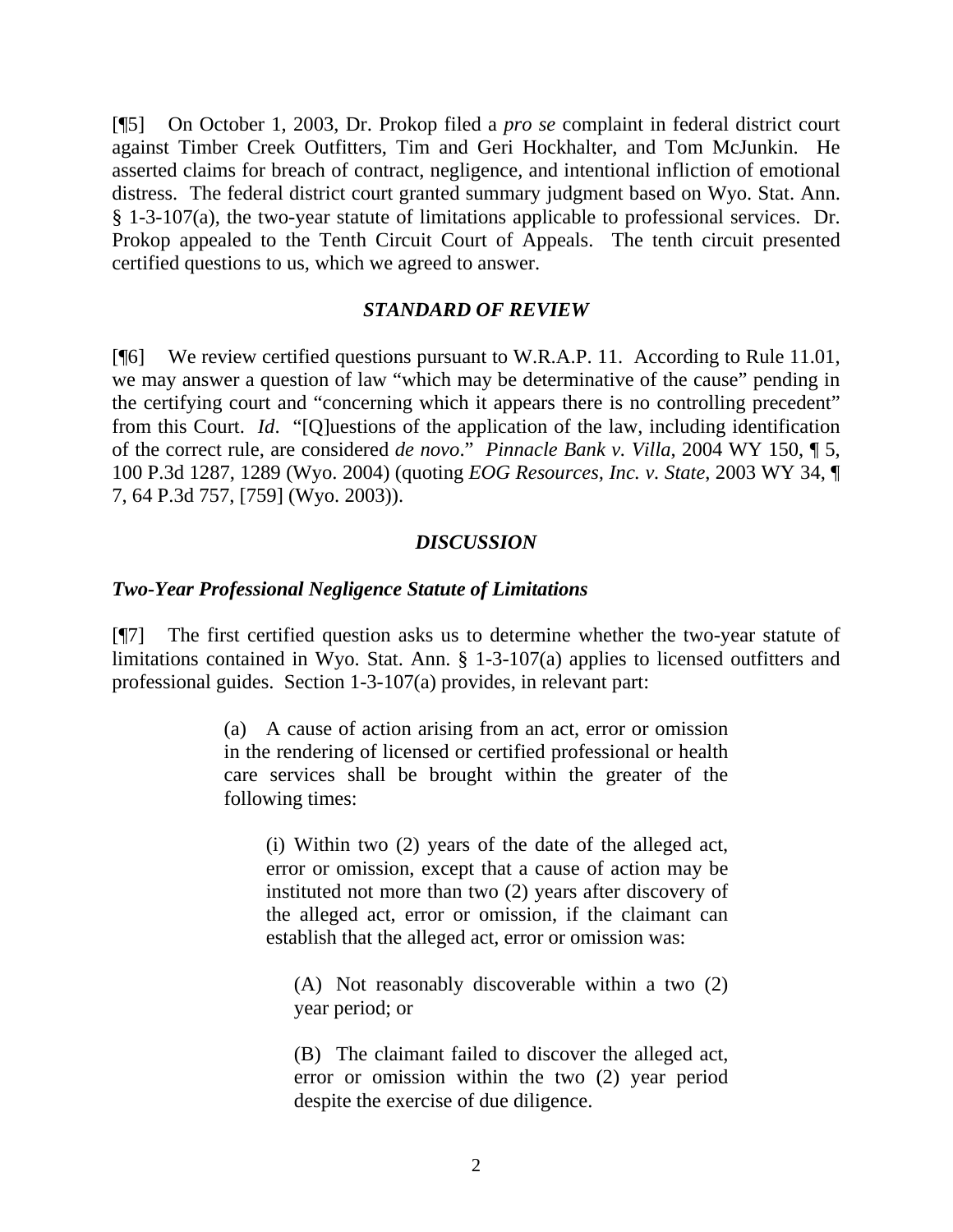While this Court has never addressed the question, in *Walters v. Grand Teton Crest Outfitters, Inc.*, 804 F. Supp. 1442 (D. Wyo. 1992), the federal district court held that a licensed outfitter is not a professional and, therefore, the two-year statute of limitations did not apply. Dr. Prokop argues that the rationale articulated in *Walters* should be applied by this Court. Timber Creek Outfitters, the Hockhalters, and Mr. McJunkin, on the other hand, urge us to adopt the reasoning we applied in *Rawlinson v. Greer*, 2003 WY 28,  $\P$  15-16, 64 P.3d 120, 123-24 (Wyo. 2003), where we concluded that realtors are professionals subject to the two-year statute of limitations.

[¶8] The *Walters* case predated our decision in *Rawlinson* and, at the time, the appropriate analysis for determining whether someone fell within the "professional" category for the purposes of Wyo. Stat. Ann. § 1-3-107(a) had not been fully developed by this Court. In *Walters,* the court looked to the definition of "professional" found in Wyo. Stat. Ann. § 9-2-1803(a)(iii) (LexisNexis 1991) to determine whether an outfitter would be considered a professional. That statute requires at least one year of specialized post-secondary education in order to fall within the professional category. Because no specific schooling is required for an outfitter to obtain its license, the court concluded that an outfitter was not a professional and, therefore, the two-year statute of limitations for professionals was inapplicable. *Walters*, 804 F.Supp. at 1446.

[¶9] Section 9-2-1803(a)(iii) defines the term "professional" as it is used in the Wyoming Professional Review Panel Act, 9-2-1801 *et seq*., not as it is used in the Code of Civil Procedure, Wyo. Stat. Ann. § 1-3-107(a), where the two-year limitations period for professionals is found. In *Rawlinson*, ¶ 14, 64 P.3d at 123, we did not rely upon § 9-  $2-1803(a)(iii)$  when we set forth the analytical framework for determining whether someone is a "licensed . . . or certified professional" within the meaning of § 1-3-107(a). Rather, we applied this Court's well-settled rules of statutory interpretation:

> [W]e must apply our well established test for interpreting statutes:

> > We first decide whether the statute is clear or ambiguous. This Court makes that determination as a matter of law. A statute is unambiguous if its wording is such that reasonable persons are able to agree as to its meaning with consistency and predictability. A statute is ambiguous only if it is found to be vague or uncertain and subject to varying interpretations.

> > If we determine that a statute is clear and unambiguous, we give effect to the plain language of the statute.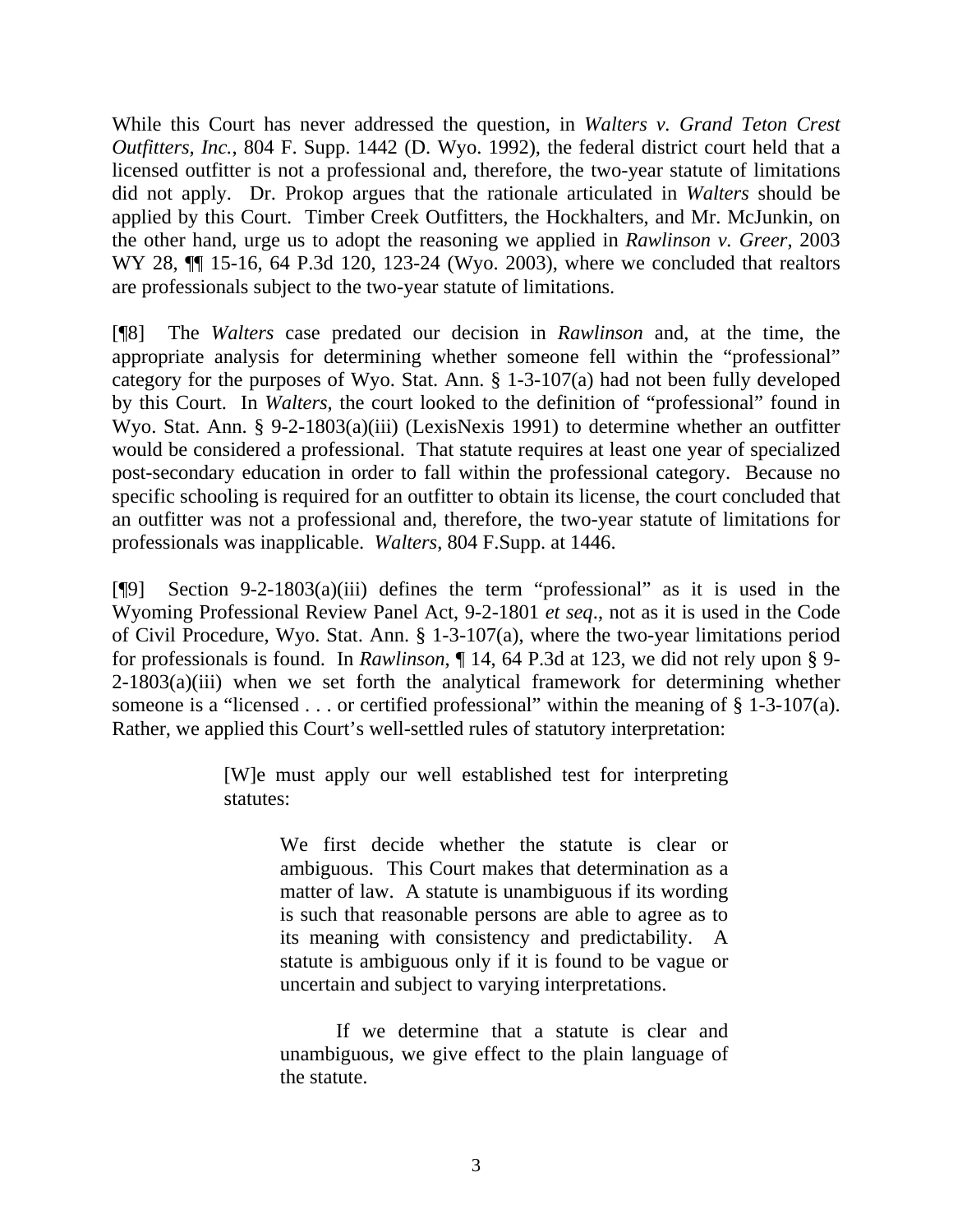We begin by making an inquiry respecting the ordinary and obvious meaning of the words employed according to their arrangement and connection. We construe the statute as a whole, giving effect to every word, clause, and sentence, and we construe together all parts of the statute *in pari materia.*

If we determine that the statute is ambiguous, we resort to general principles of statutory construction to determine the legislature's intent.

*Id.* (internal citations and quotation marks omitted). In applying this analysis in the context of realtors, we concluded that "because licensure is required before a person may work in the real estate profession, realtors would seem to fall under the plain language of § 1-3-107(a)." *Id*., ¶ 16, 64 P.3d at 124. In *Rawlinson* we also pointed out that the § 1-3- 107(a) two-year statute of limitations has been applied to a number of other types of licensed professionals, including physicians, attorneys, surveyors, accountants, and chiropractors. *Id*., ¶ 15, 64 P.3d at 123-24 (citing *Edwards v. Fogarty*, 962 P.2d 879 (Wyo. 1998) (the statute applies to physicians); *Murphy v. Housel & Housel*, 955 P.2d 880 (Wyo. 1998) (the statute applies to attorneys); *Bredthauer v. Christian, Spring, Seilbach and Associates*, 824 P.2d 560 (Wyo. 1992) (the statute applies to land surveyors); *Mills v. Garlow*, 768 P.2d 554 (Wyo. 1989) (the statute applies to accountants); *Echols v. Keeler*, 735 P.2d 730 (Wyo. 1987) (the statute applies to chiropractors)).

[¶10] The Wyoming Outfitters and Guides Act requires that outfitters and guides obtain a license and sets forth qualifications necessary for licensure:

# **§ 23-2-407. License required for outfitters and professional guides.**

(a) No person shall hold himself out as, engage in the business of or act in the capacity of an outfitter or shall engage in the occupation of a professional guide as an independent contractor or as an agent or employee, unless he is licensed as an outfitter or professional guide pursuant to this act.

(b) No person engaged in the business of or acting in the capacity of an outfitter or a professional guide is entitled to maintain an action for compensation of outfitting or guiding services provided to any other person unless he is licensed under this act at the time of providing services.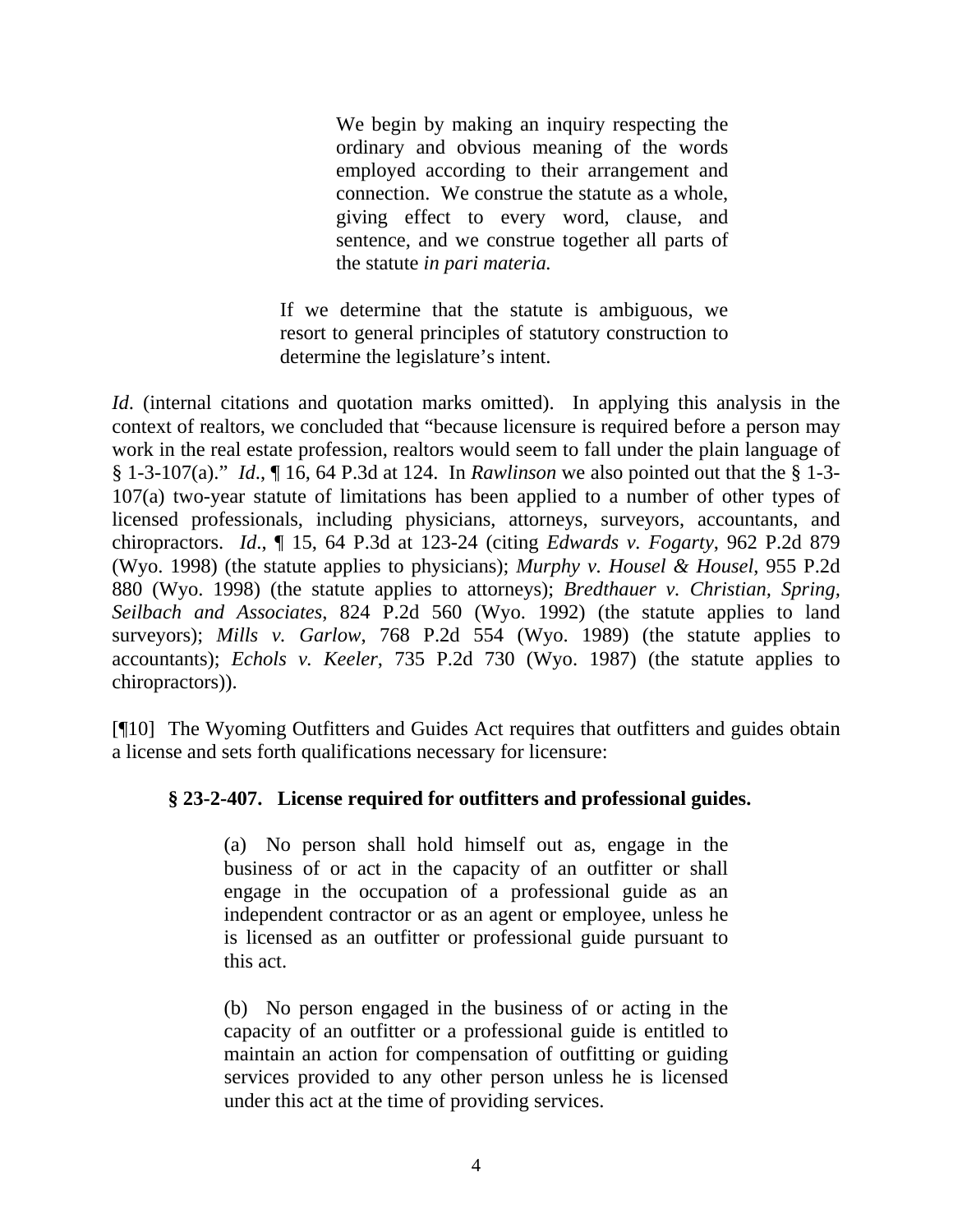Outfitters and guides are also regulated by the State through the Board of Outfitters and Professional Guides. *See, e.g.*, Wyo. Stat. Ann. §§ 23-2-411 & 23-2-413 (LexisNexis 2005) (setting forth qualifications for outfitter licensure and requiring examination prior to licensure).

[¶11] The plain language of the Wyoming Outfitters and Guides Act defines guides as "professional." Wyo. Stat. Ann. § 23-2-407 (LexisNexis 2005). Furthermore, both outfitters and guides must be licensed before they can engage in the business of outfitting or guiding. *Id*. In order to become a licensed outfitter, an applicant must have "[e]xperience as a licensed **professional** guide for not less than one (1) year or similar experience accepted by the board." Wyo. Stat. Ann. § 23-2-411(a)(ii) (LexisNexis 2005) (emphasis added). Section 1-3-107(a) states that a "cause of action arising from an act, error or omission in the rendering of **licensed or certified professional** . . . **services** shall be brought" within two years. (Emphasis added.) Consequently, we need not look any further than the plain language of  $\S$  1-3-107(a) to conclude that the two-year statute of limitations applies to causes of action arising from an act, error or omission in the rendering of licensed outfitter or professional guide services.

# *Statute of Limitations for Contract Claims*

 $\overline{a}$ 

[¶12] Having concluded that the two-year statute of limitations applies to licensed outfitters and professional guides, we must now turn to the question of whether the limitation period applies to contract claims as well as tort claims. While we have referred to section 1-3-107(a) as "the professional malpractice statute," and we have recognized that "the premise of professional malpractice is usually based in tort," *see Richardson Assocs. v. Lincoln-Devore, Inc.*, 806 P.2d 790, 800 (Wyo. 1991), we have not limited malpractice actions to tort claims. For example, in legal malpractice actions, we have recognized that claims may be based upon breach of contract and breach of fiduciary duty theories. *Peterson v. Scorsine*, 898 P.2d 382, 387 (Wyo. 1995); *Jackson State Bank v. King*, 844 P.2d 1093, 1096-97 (Wyo. 1993).

[ $[13]$ ] Section 1-3-107(a) states that the two-year statute of limitations applies to "[a] cause of action arising from an act, error or omission in the rendering of licensed or certified professional . . . services." This language does not specifically refer to malpractice or tort actions, but rather applies to causes of action arising from the rendering of services. To conclude that it did not apply to breach of contract claims would defeat the purpose of the statute, essentially subjecting licensed professionals to a longer statute of limitations when they perform services pursuant to a contract.<sup>[1](#page-5-0)</sup>

<span id="page-5-0"></span><sup>&</sup>lt;sup>1</sup> The Wyoming statutes provide a ten-year statute of limitations for actions based upon contracts or written agreements, Wyo. Stat. Ann. § 1-3-105(a)(i) (LexisNexis 2005), and an eight-year statute of limitations for actions based upon contracts not in writing, Wyo. Stat. Ann.  $\S$  1-3-105(a)(ii)(A) (LexisNexis 2005).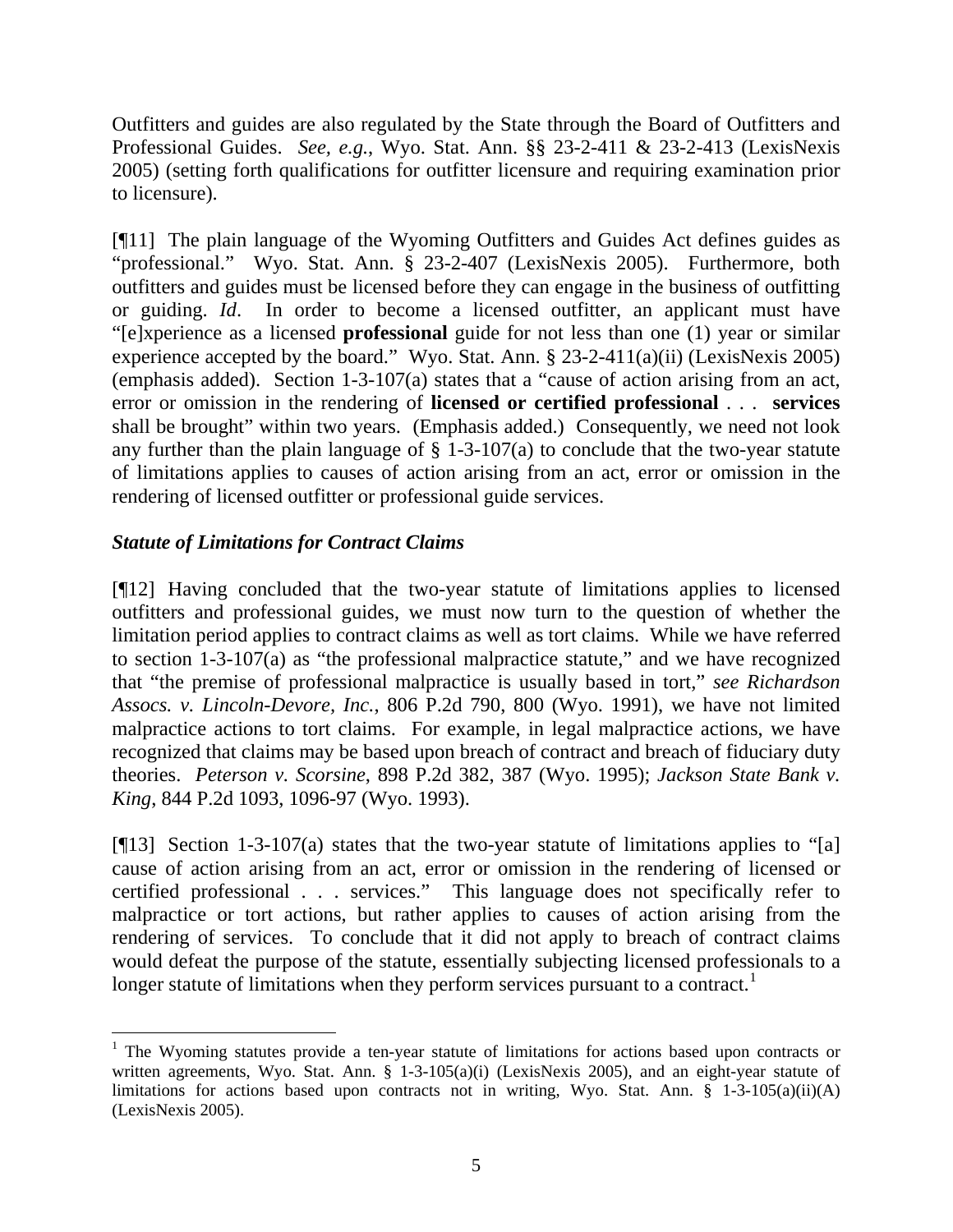[¶14] In *Thunderbasin Land, Livestock & Inv. Co. v. Laramie County*, 5 P.3d 774, 782 (Wyo. 2000), we recognized that "a specific statute controls over a general statute on the same subject." (citing *Rock Springs Ford Nissan v. State Bd. of Equalization, Wyoming Dept. of Revenue,* 890 P.2d 1100, 1103 (Wyo.1995)). Other courts have applied this rule of statutory preference in the context of statutes of limitations. That is, when there is a specific statute of limitations for professionals, that statute governs over more general statutes of limitations. In *Reinke Manufacturing Co., Inc. v. Hayes*, 590 N.W.2d 380, 387-88 (Neb. 1999), the Supreme Court of Nebraska explained:

> Section 25-205 is a *general* statute of limitations for written contract claims. See *Kratochvil v. Motor Club Ins. Assn.,* 255 Neb. 977, 588 N.W.2d 565 (1999). Additionally, we have held that § 25-222 is a special statute of limitations for professional negligence. *Swassing v. Baum,* 195 Neb. 651, 240 N.W.2d 24 (1976). In *Kratochvil v. Motor Club Ins. Assn., supra,* we stated that, generally, absent a more specific statute, actions on written contracts may be brought within 5 years pursuant to § 25- 205. We explained, however, that "'[a] special statute of limitations controls and takes precedence over a general statute of limitations because the special statute is a specific expression of legislative will concerning a particular subject.'" *Kratochvil v. Motor Club Ins. Assn.,* 255 Neb. at 986, 588 N.W.2d at 573(quoting *Murphy v. Spelts-Schultz Lumber Co.,* 240 Neb. 275, 481 N.W.2d 422 (1992)). Therefore, if Reinke's claims arise from its professional relationship with Hayes, then § 25-222 is the applicable statute of limitations and § 25-205 is not "more direct" or "equally applicable" to Reinke's breach of contract claim.

> By alleging various theories of recovery, Reinke attempts to parse its claims in order to obtain the advantage of longer periods of limitation and avoid the statutory bar of § 25-222. **If all of Reinke's claims are based on a single professional relationship, however, they may not be separated into various parts to allow different periods of limitation to be applied**. See *Maloley v. Shearson Lehman Hutton, Inc.,* 246 Neb. 701, 523 N.W.2d 27 (1994). In *Swassing v. Baum,* 195 Neb. at 657, 240 N.W.2d at 28, we explained that "we do not believe that the Legislature in adopting the special statute of limitations for professional negligence, section 25-222, R.S.Supp., 1974, intended that the various aspects of the whole professional relationship